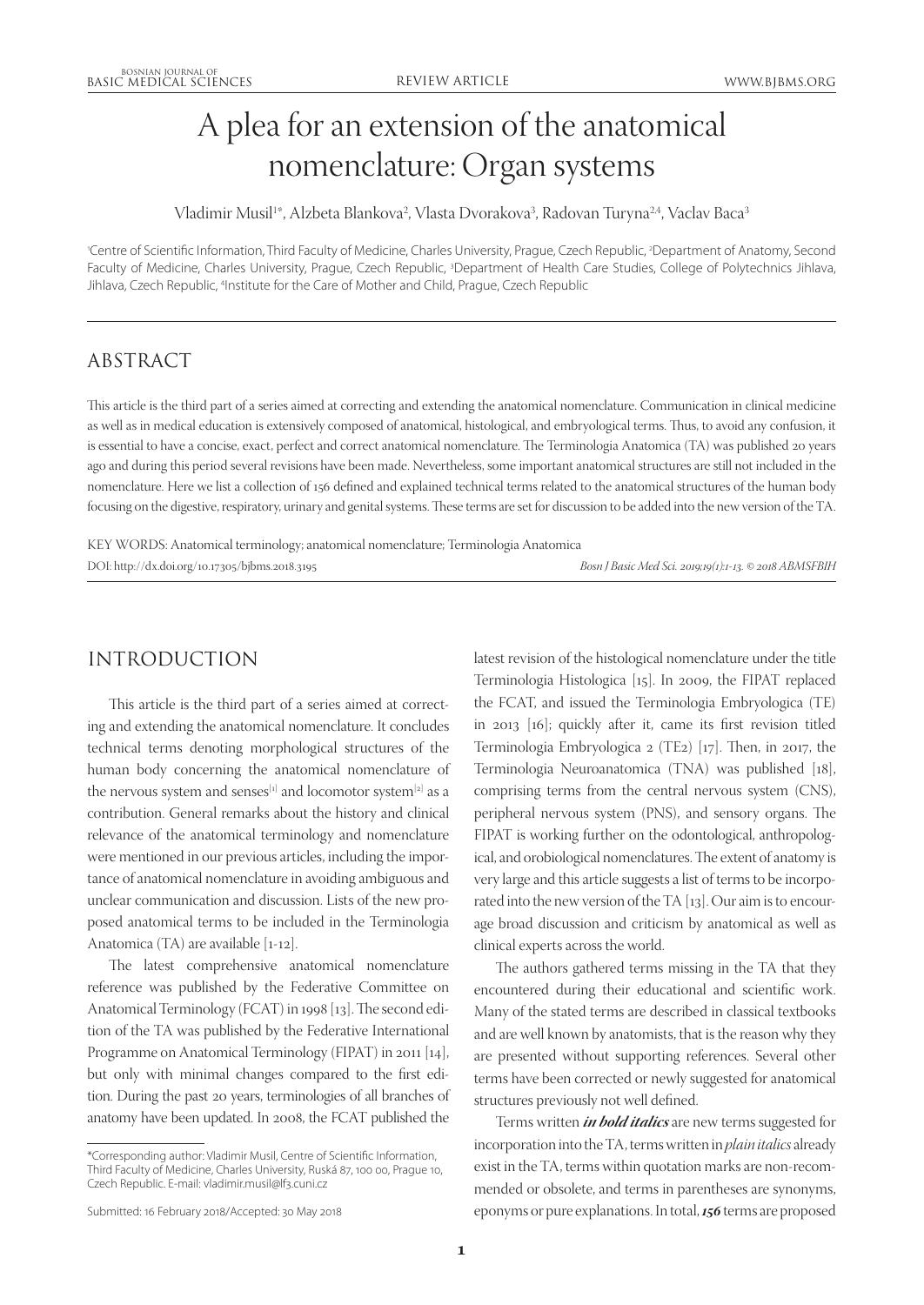for incorporation into the TA: 10 in *Anatomia generalis*, 29 in *Systema digestorium*, 33 in *Systema respiratorium*, 5 in *Cavitas thoracis*, 10 in *Systema urinarium*, 14 in *Systemata genitalia*, 26 in *Cavitas abdominis*, and finally further extensions of previously processed chapters (29 in *Juncturae, Musculi, Systema cardiovasculare*, *Systema lymphoideum,* and *Systema nervo‑ sum et Integumentum commune*). The list of Latin terms with their English equivalents is provided in Table 1.

#### *Anatomia generalis*

- The general terms for the serous fluids filling the serous cavities should be added, similarly to *liquor cerebrospina‑ lis, humor aquosus,* and *perilympha et endolympha*. These serous fluids are **liquor pericardii** inside *cavitas peri‑ cardiaca*, **liquor pleurae** inside the paired *cavitas pleu‑ ralis,* and **liquor peritonei** inside *cavitas peritonealis*.
- The basic Latin terms indicating the age period of the human should be included in the TA as well. **Neonatus** for a newborn (0–28 days after birth); **infans** for a baby (1 month – 2 years), **impubis** for a kid; **iuvenis** for a youth, consisting of **pubescens** for a kid during puberty (pubescent), and **adolescens** for a young individual between puberty and adulthood (adolescent); **adultus** for an adult; and **senex** for a senior.

#### *Systema digestorium*

- To describe directions in the digestive tube, special general terms are used: **oralis** describing the direction toward the mouth (direction against normal movements of food/chylus/feces) and **aboralis** defining the opposite direction from the mouth toward the anus.
- The internal surface of the teeth is termed by two specific denominations, differentiating the upper and lower teeth: *facies palatinalis* and *facies lingualis*, respectively. A general term independent on the position in either jaw is missing and can be named **facies oralis dentis**.
- **Tractus angularis** is a thickened oblique band of *fascia parotidea* in the area of *angulus mandibulae* passing continuously into *lamina superficialis fasciae cervica‑ lis* and separating the gland and *spatium (trigonum) submandibulare*.
- Septum linguae, a sagittal band of dense connective tissue, fades out basally and changes into a sagittally oriented space filled with loose connective tissue termed **spatium medianum linguae**.
- **Canalis paralingualis** is a muscular slit in the tongue between *musculus hyoglossus* and *musculus genioglossus*, containing *arteria lingualis.*
- Glandula parotidea is divided with plexus intraparoti*deus nervi facialis* into two parts (called "lobes" in clinical

medicine) – *pars superficialis et profunda*. The majority of the gland (80%) overlies *musculus masseter* and the mandible, the minority (*pars retromandibularis*) extends medially between the posterior margin of *ramus mandibulae* (ventral border), *musculus sternocleidomas‑ toideus* and *venter posterior musculi digastrici* (dorsal bor‑ der) and *ligamentum stylomandibulare* (dorsal and deep border) through **foramen stylomandibulare** into *spatium prestyloideum*. The narrowest part of the gland passing through *foramen stylomandibulare* is termed isthmus. In some sources, isthmus is designated to interconnect *pars superficialis* and *pars profunda*, which is not correct.

- Polystomatic glands of the oral cavity were analyzed by Imai et al. in 1989 [19]. They concluded that the formation of one gland with multiple excretory ducts (polystomatic gland) is embryologically impossible and that no such gland exists. That is why *glandula sublingualis* has only the excretory duct called *ductus sublingualis major* (of Bartholin) and opening at *caruncula sublingualis.* All the other ducts belong to **glandulae sublinguales minores** which open via *ductus sublinguales minores* at *plica sublingualis*. Similarly, all other small salivary glands of the oral cavity, covering a group of several independent glands, should be termed in plural – **glandulae linguales anteriores** (of Blandin and Nuhn) and **glandulae retromolares** [19].
- The terms *musculus tensor veli palatini* and *musculus levator veli palatini* are derived from the non‑preferred synonym *velum palatinum* for *palatum molle*. The more consistent would be to change them to **musculus tensor palati mollis** and **musculus levator palati mollis** and use as preferred terms.
- The denomination of the duodenum parts should be consistent. A suitable counterpart for *pars superior* should be **pars inferior** (the second term in the TA) and not the until‑now preferred *pars horizontalis.*
- **Promontorium duodeni** is a localized bulging along the medial contour of the middle part of *pars descendens duodeni* that results in a slight widening of the duodenal lumen. It serves as an orientation point in radiology to localize *papilla duodeni major* which sits on or immediately below *promontorium duodeni.*
- Ansae intestinales is a general term for the intestinal loops describing their folding and arrangement in the abdominal cavity as a whole.
- At flexures of the gastrointestinal tract where the gut alters direction and where it changes from mobile to sessile (apposed to the peritoneum) or *vice versa*, the mesenteric or mesocolic confluence occurs. Not every flexure is officially termed and here is the list of all flexures of the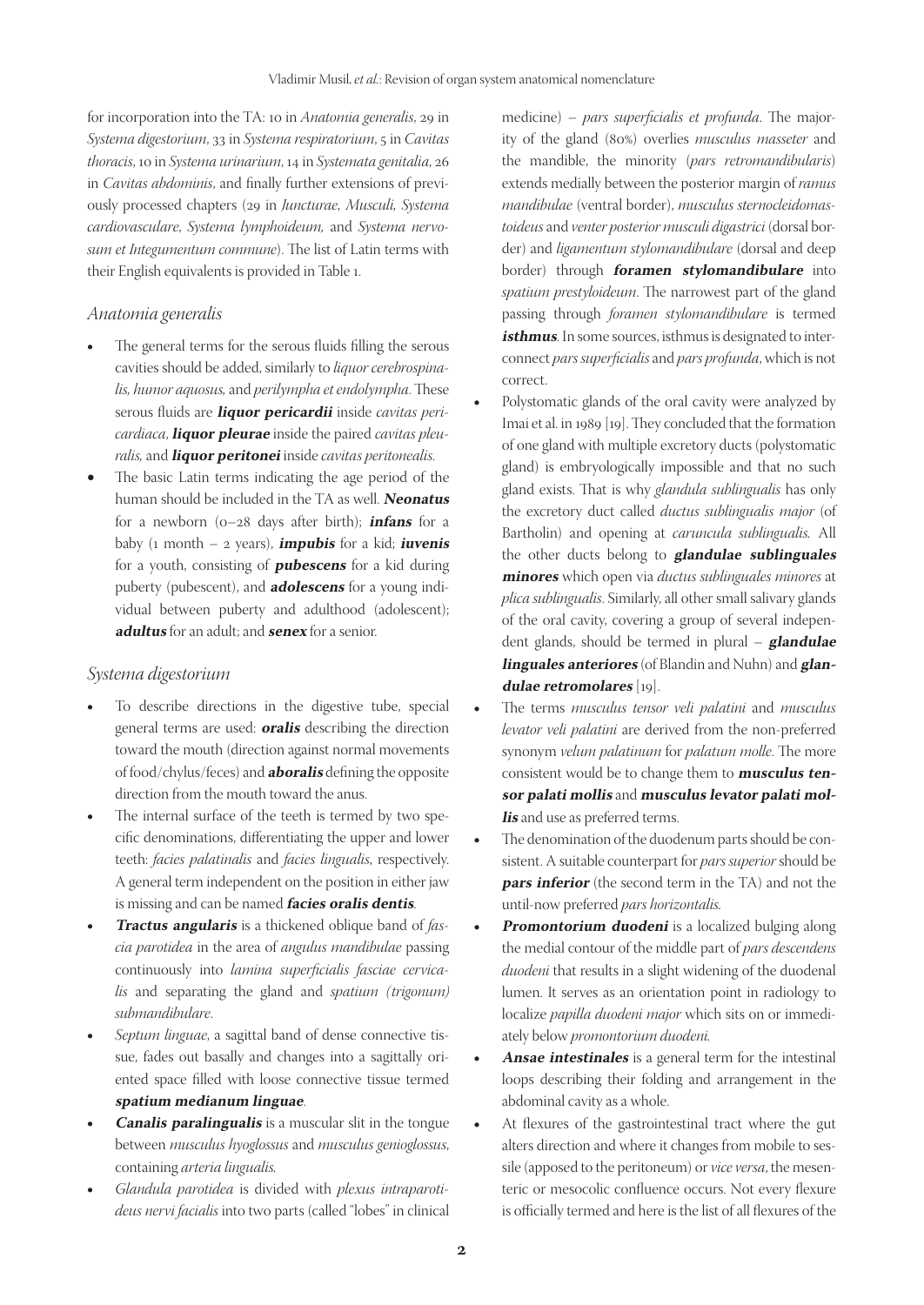| <b>TABLE 1.</b> List of Latin terms with their English equivalents |  |  |  |  |
|--------------------------------------------------------------------|--|--|--|--|
|--------------------------------------------------------------------|--|--|--|--|

| Latin term                                        | English term                          |  |  |  |
|---------------------------------------------------|---------------------------------------|--|--|--|
| 1. Anatomia generalis                             |                                       |  |  |  |
| Liquor pericardii                                 | Pericardial fluid                     |  |  |  |
| Liquor pleurae                                    | Pleural fluid                         |  |  |  |
| Liquor peritonei                                  | Peritoneal fluid                      |  |  |  |
| Neonatus                                          | Newborn                               |  |  |  |
| Infans                                            | Baby                                  |  |  |  |
| <i>Impubis</i>                                    | Kid                                   |  |  |  |
| <i><u>Iuvenis</u></i>                             | Youth                                 |  |  |  |
| Pubescens                                         | Pubescent                             |  |  |  |
| Adolescens                                        | Adolescent                            |  |  |  |
| Adultus                                           |                                       |  |  |  |
|                                                   | Adult                                 |  |  |  |
| Senex                                             | Senior                                |  |  |  |
| 2. Systema digestorium                            |                                       |  |  |  |
| Oralis                                            | Oral                                  |  |  |  |
| Aboralis                                          | Aboral                                |  |  |  |
| Facies oralis dentis                              | Oral surface of tooth                 |  |  |  |
| Tractus angularis                                 | Angular tract                         |  |  |  |
| Spatium medianum linguae                          | Median lingual space                  |  |  |  |
| Canalis paralingualis                             | Paralingual canal                     |  |  |  |
| Pars superficialis glandulae parotideae           | Superficial part of parotid gland     |  |  |  |
| Pars profunda glandulae parotideae                | Deep part of parotid gland            |  |  |  |
| Pars retromandibularis glandulae parotideae       | Retromandibular part of parotid gland |  |  |  |
| Foramen stylomandibulare                          | Stylomandibular foramen               |  |  |  |
| Isthmus glandulae parotideae                      | Isthmus of parotid gland              |  |  |  |
| Glandulae sublinguales minores                    | Minor sublingual glands               |  |  |  |
| Glandulae linguales anteriores                    | Anterior lingual glands               |  |  |  |
| Glandula retromolares                             | Retromolar glands                     |  |  |  |
| Musculus tensor palati mollis                     | Tensor palati mollis muscle           |  |  |  |
| Musculus levator palati mollis                    | Levator palati mollis muscles         |  |  |  |
| Pars inferior duodeni                             | Inferior part of duodenum             |  |  |  |
| Promontorium duodeni                              | Duodenal promontory                   |  |  |  |
| Ansae intestinales                                | Intestinal loops                      |  |  |  |
| Flexura ileocaecalis                              | Ileocecal flexure                     |  |  |  |
| Flexura coli descendentis                         | Flexure of descending colon           |  |  |  |
| Flexura rectosigmoidea                            | Rectosigmoid flexure                  |  |  |  |
| Arteriae intestinales rectae                      | Straight intestinal arteries          |  |  |  |
| Venae intestinales rectae                         | Straight intestinal veins             |  |  |  |
| Processus appendicularis hepatis                  | Appendicular process of liver         |  |  |  |
| Fissura sagittalis dextra et sinistra             | Right and left sagittal fissure       |  |  |  |
| Ligamentum venae cavae                            | Ligament of vena cava                 |  |  |  |
| Angulus ileocaecalis                              | Ileocecal angle                       |  |  |  |
| 3. Systema respiratorium                          |                                       |  |  |  |
| Columella                                         | Columella                             |  |  |  |
| Recessus apicis nasi                              | Recess of nasal apex                  |  |  |  |
| Pons nasi                                         |                                       |  |  |  |
|                                                   | Nasal bridge                          |  |  |  |
| Lamella basilaris                                 | Basilar lamella; basal lamella        |  |  |  |
| Recessus frontalis                                | Frontal recess                        |  |  |  |
| Recessus terminalis                               | Terminal recess                       |  |  |  |
| Sinus lateralis                                   | Lateral sinus                         |  |  |  |
| Recessus suprabullosus                            | Suprabullar recess                    |  |  |  |
| Recessus retrobullosus                            | Retrobullar recess                    |  |  |  |
| Cellulae ethmoidales supraorbitales               | Supraorbital ethmoidal cells          |  |  |  |
| Plica synovialis articulationis cricothyroideae   | Synovial fold of cricothyroid joint   |  |  |  |
| Plica synovialis articulationis cricoarytenoideae | Synovial fold of cricoarytenoid joint |  |  |  |
| Tonsilla laryngea                                 | Laryngeal tonsil                      |  |  |  |
| Commissura anterior laryngis                      | Anterior laryngeal commissure         |  |  |  |
| Commissura posterior laryngis                     | Posterior laryngeal commissure        |  |  |  |
| Maculae flavae                                    | Maculae flavae                        |  |  |  |
| Impressiones costarum                             | Impressions of ribs                   |  |  |  |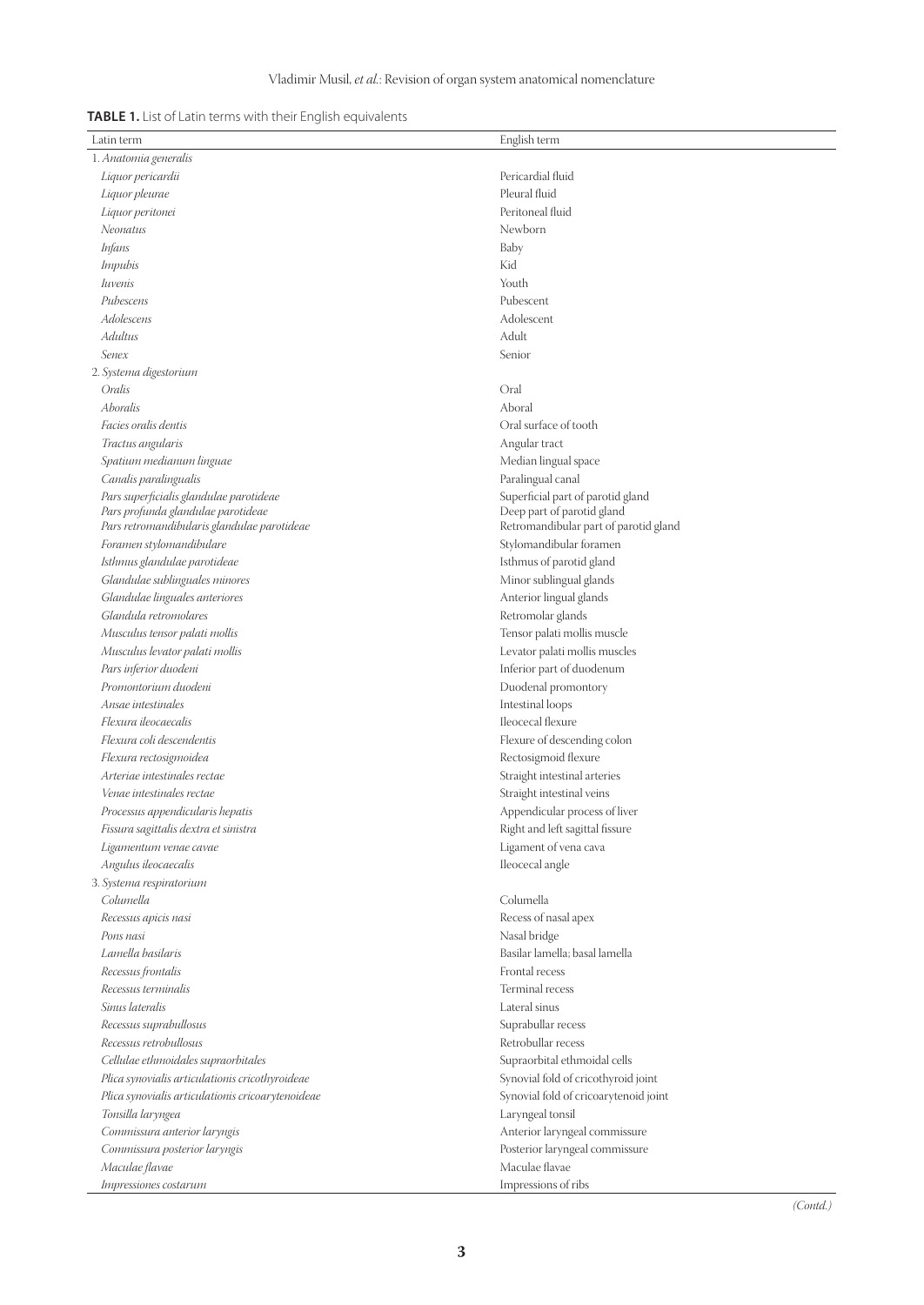#### **TABLE 1.** (Continued)

| Latin term                                                                | English term                                                            |
|---------------------------------------------------------------------------|-------------------------------------------------------------------------|
| Sulcus arteriae subclaviae                                                | Groove for subclavian artery                                            |
| Impressio costae primae                                                   | Impression of first rib                                                 |
| Sulcus venae brachiocephalicae sinistrae                                  | Groove for brachiocephalic artery                                       |
| Sulcus aorticus                                                           | Aortic groove                                                           |
| Impressio oesophagea                                                      | Esophageal impression                                                   |
| Sulcus venae cavae superioris                                             | Groove for inferior vena cava                                           |
| Sulcus venae azygoi                                                       | Groove for azygos vein                                                  |
| Sulcus oesophageus                                                        | Esophageal groove                                                       |
| Bronchus subsegmentalis ordinis quartae anterior et posterior             | Anterior and posterior fourth-order subsegmental bronchus               |
| Bronchus subsegmentalis ordinis quintae anterior et posterior             | Anterior and posterior fifth-order subsegmental bronchus                |
| Bronchus subsegmentalis ordinis sextae anterior et posterior              | Anterior and posterior sixth-order subsegmental bronchus                |
| Area interpleuralis superior                                              | Superior interpleural area                                              |
| Area interpleuralis inferior                                              | Inferior interpleural area                                              |
| 4. Cavitas thoracis                                                       |                                                                         |
| Меѕорпеитопіит                                                            | Mesopneumonium                                                          |
| Recessus retrooesophageus dexter et sinister                              | Right and left retroesophageal recess                                   |
| Recessus infracardiacus                                                   | Infracardiac recess                                                     |
| Processus subcostalis recessus costodiaphragmatici                        | Subcostal process of costodiaphragmatic recess                          |
| 5. Systema urinarium                                                      |                                                                         |
| Lamina prerenalis fasciae renalis                                         | Anterior layer of renal fascia                                          |
| Lamina retrorenalis fasciae renalis                                       | Posterior layer of renal fascia                                         |
| Constrictio renalis ureteris                                              | Renal constriction of ureter                                            |
| Constrictio iliaca ureteris                                               | Iliac constriction of ureter                                            |
| Constrictio vesicalis ureteris                                            | Vesical constriction of ureter                                          |
| Vertex vesicae urinariae                                                  | Vertex of urinary bladder                                               |
| Plica ureterica vesicae urinariae                                         | Ureteric fold of urinary bladder                                        |
| Curvatura subpubica                                                       | Subpubic curvature                                                      |
| Curvatura prepubica                                                       | Prepubic curvature                                                      |
| Papilla urethralis                                                        | Urethral papilla                                                        |
| 6. Systemata genitalia                                                    |                                                                         |
| Adnexa                                                                    | Adnexa of uterus                                                        |
| Canalis isthmi uteri                                                      | Canal of isthmus of uterus                                              |
| Canalis vaginalis                                                         | Canal of vagina                                                         |
| Septum vesicovaginale                                                     | Vesicovaginal septum                                                    |
| Area trigonalis vaginae                                                   | Triangular vaginal area                                                 |
| Sulcus coronarius penis                                                   | Coronary groove of penis                                                |
| Ligamentum scrotale                                                       | Scrotal ligament                                                        |
| Diaphragma urogenitale                                                    | Urogenital diaphragm                                                    |
| Trigonum urogenitale                                                      | Urogenital triangle                                                     |
| Nervus cavernosus penis major                                             | Greater cavernous nerve of penis                                        |
| Nervi cavernosi penis minores                                             | Lesser cavernous nerves of penis                                        |
| Nervus cavernosus clitoridis major                                        | Greater cavernous nerve of clitoris                                     |
| Nervi cavernosi clitoridis minores                                        | Lesser cavernous nerves of clitoris                                     |
| 7. Cavitas abdominis                                                      |                                                                         |
| Pars supramesocolica cavitatis peritonei; compartimentum supramesocolicum | Supramesocolic part of peritoneal cavity; supramesocolic<br>compartment |
| Pars inframesocolica cavitatis peritonei; compartimentum inframesocolicum | Inframesocolic part of peritoneal cavity; inframesocolic compartment    |
| Sinus mesentericus dexter et sinister; compartimentum inframesocolicum    | Right and left mesenteric sinus; right and left inframesocolic          |
| dextrum et sinistrum                                                      | compartment                                                             |
| Spatium subperitoneale                                                    | Subperitoneal space                                                     |
| Spatium preperitoneale                                                    | Preperitoneal space                                                     |
| Radix mesocoli transversi                                                 | Root of transverse mesocolon                                            |
| Radix mesocoli sigmoidei                                                  | Root of mesocolon sigmoideum                                            |
| Pars flaccida omenti minoris                                              | Flaccid part of lesser omentum                                          |
| Pars condensa omenti minoris                                              | Condensed part of lesser omentum                                        |
| Apex omenti majoris                                                       | Apex of greater omentum                                                 |
| Recessus hepaticus bursae omentalis                                       | Hepatic recess of omental bursa; hepatic recess of lesser sac           |
| Recessus splenorenalis                                                    | Splenorenal recess                                                      |
| Plica splenoomentalis                                                     | Splenoomental fold                                                      |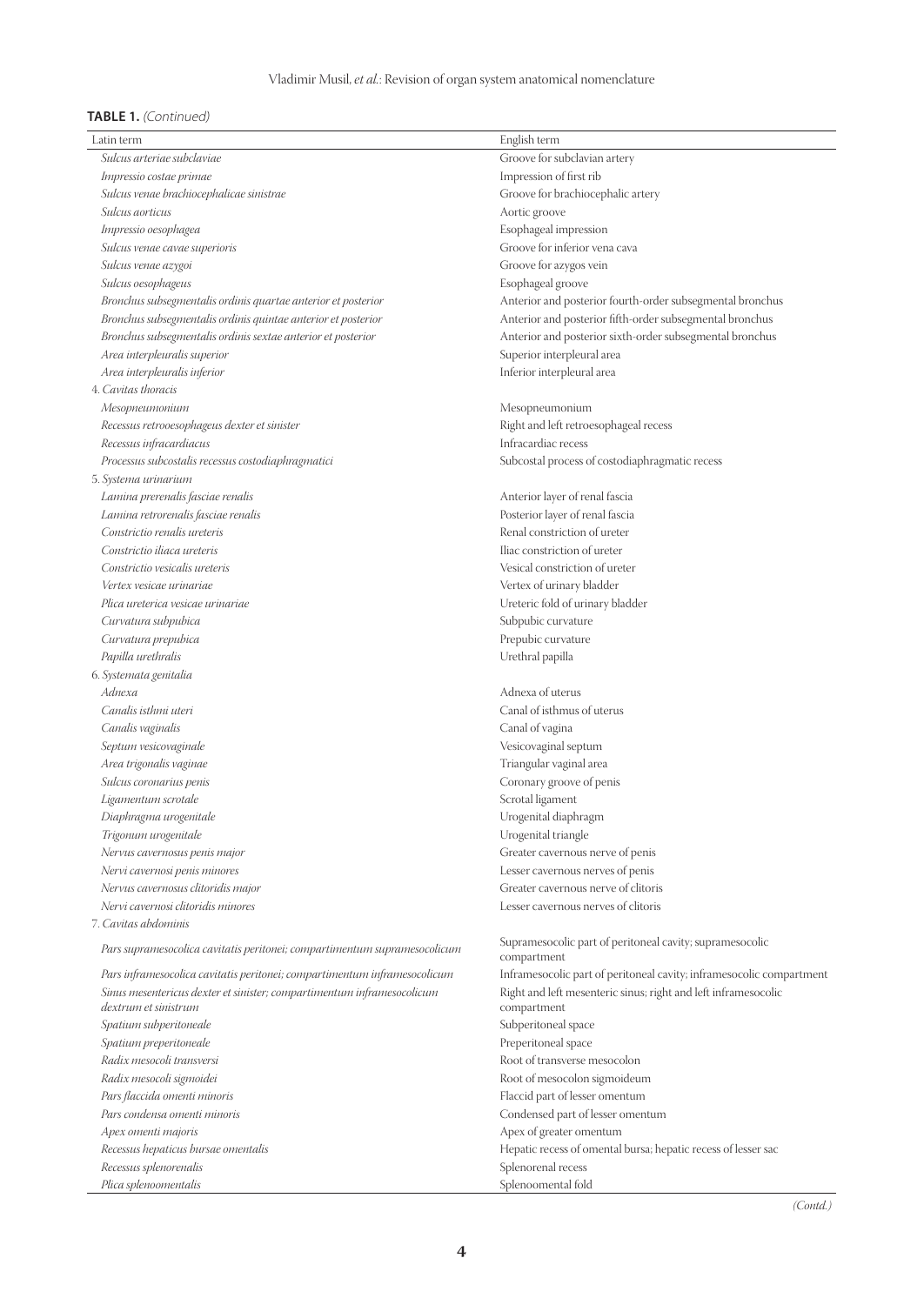#### Vladimir Musil, *et al.*: Revision of organ system anatomical nomenclature

#### **TABLE 1.** (Continued)

| Latin term                                                   | English term                                              |
|--------------------------------------------------------------|-----------------------------------------------------------|
| Fossa umbilicalis profunda                                   | Deep umbilical fossa                                      |
| Recessus umbilicalis                                         | Umbilical recess                                          |
| Fascia retropancreatica                                      | Retropancreatic fascia                                    |
| Fascia retrocolica                                           | Retrocolic fascia                                         |
| Recessus supravesicalis                                      | Supravesical recess                                       |
| Plica vesicalis transversa                                   | Transverse vesical fold                                   |
| Fossa paravesicalis anterior et posterior                    | Anterior and posterior paravesical fossa                  |
| Plica ductus deferentis                                      | Fold of ductus deferens                                   |
| Plica ureterica peritonei                                    | Ureteric fold of peritoneum; ureteric peritoneal fold     |
| Fossa subovarica                                             | Subovarian fossa                                          |
| Plica sacrogenitalis                                         | Sacrogenital fold                                         |
| Fossa femoralis                                              | Femoral fossa                                             |
| 8. Others                                                    |                                                           |
| Articulatio uncovertebralis                                  | Uncovertebral joint                                       |
| Syndesmosis mandibulae                                       | Mandibular syndesmosis                                    |
| Raphe buccopharyngea                                         | Buccopharyngeal raphe                                     |
| Linea alba cervicis                                          | Linea alba of neck                                        |
| Cupula diaphragmatica                                        | Diaphragmatic cupula                                      |
| Fornix diaphragmatis dexter et sinister                      | Right and left diaphragmatic dome                         |
| Facies superior diaphragmatis                                | Superior surface of diaphragm                             |
| Facies inferior diaphragmatis                                | Inferior surface of diaphragm                             |
| Fascia diaphragmatica superior                               | Superior diaphragmatic fascia                             |
| Fascia diaphragmatica inferior                               | Inferior diaphragmatic fascia                             |
| Spatium retroadductorium                                     | Retroadductor space                                       |
| Crista supracondylaris lateralis                             | Lateral supracondylar crest                               |
| Crista bifurcata lateralis                                   | Lateral bifurcate crest                                   |
| Fasciculus ventromedialis ligamenti cruciati anterioris      | Ventromedial fascicle of anterior cruciate ligament       |
| Fasciculus dorsolateralis ligamenti cruciati anterioris      | Dorsolateral fascicle of anterior cruciate ligament       |
| Rami retroperitoneales anteriores                            | Anterior retroperitoneal branches                         |
| Impressio renalis, gastrica, colica et pancreatica (splenis) | Renal, gastric, colic and pancreatic impression of spleen |
| Ansa nervi auriculotemporalis                                | Ansa of auriculotemporal nerve                            |
| Ramus frontalis rami meningei nervi mandibularis             | Frontal branch of meningeal branch of mandibular nerve    |
| Ramus parietalis rami meningei nervi mandibularis            | Parietal branch of meningeal branch of mandibular nerve   |
| Circulus tonsillaris                                         | Tonsillar circle                                          |
| Cavitas trigeminalis                                         | Trigeminal cavity                                         |
| Haustra digiti                                               | Haustra of fingers; digital haustra                       |
| Hastrum digiti proximale, medium et distale                  | Proximal, middle and distal digital haustrum              |

gut: *flexura duodenojejunalis,* **flexura ileocaecalis***, flex‑ ura coli dextra, flexura coli sinistra,* **flexura coli descendentis, flexura rectosigmoidea***, flexura sacralis,* and *flexura anorectalis* [20].

- Fine vessels supplying both the small and large intestines, branches of *arteria marginalis coli* ("artery of Drummond") or branches of the most peripheral, i.e. the last, arcades of *arteriae colicae*, are called **arteriae intestinales rectae**, accompanied with homonymous veins – **venae intestinales rectae** [21].
- Processus appendicularis hepatis<sup>("lobus appen-</sup> dicularis"; "lobus linguiformis"; "lobe of Riedel") is a variant tongue‑like process extending caudally from *lobus dexter hepatis* lateral to *vesica biliaris*, extending beyond the level of the most caudal *cartilago costalis* when seen on cross‑sectional images. As it is not a true accessory lobe of the liver but an anatomical variant of its right lobe, it

should not be term "lobus". Its incidence is approximately 17.5% (ranging from 3.3% to 31%) and is found 3 times more frequently in females [22,23].

- • **Fissura sagittalis dextra et sinistra** are perpendicular depressions on *facies visceralis hepatis*. The right one consists of *fossa vesicae biliaris* and *sulcus venae cavae*; the left one of *fissura ligamenti teretis* and *fissura ligamenti venosi.*
- • **Ligamentum venae cavae** is a short fibrous band stretching across *pars hepatica venae cavae inferioris* when it courses through *sulcus venae cavae hepatis* to fix the vein within the groove.
- Angulus *ileocaecalis* is an acute angle formed between the walls of the terminal ileum and caecum.

#### *Systema respiratorium*

• **Columella** is a term with different meanings: it can be the only auditory ossicle in the middle ear of amphibians,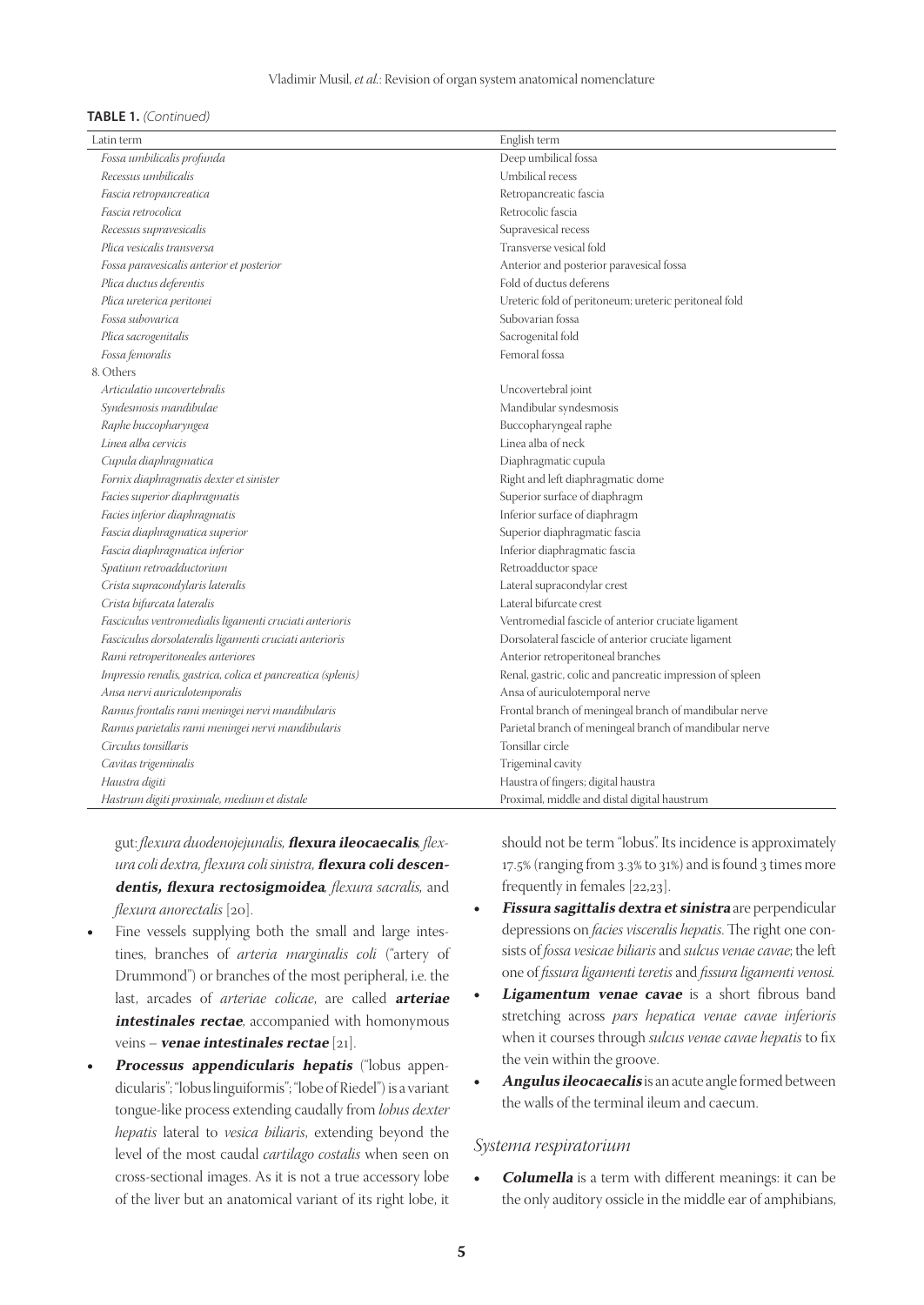reptiles and birds; it can be the artificial prosthesis (such as autografts from cortical bone) placed into the human middle ear instead of missing/disabled auditory ossicles; or it can be the narrow external surface of *pars cutanea septi nasi*, which is a commonly used term in plastic and reconstructive surgery.

- • **Recessus apicis nasi** is a small pouch of *vestibulum nasi* protruding ventrally into *apex nasi.*
- Pons nasi (nasal bridge) is a clinical term used to define a saddle‑shaped area including *radix nasi* and the lateral aspects of the nose, situated between *glabella* and the inferior margin of *ossa nasalia* and extending laterally to *angulus oculi medialis* of both sides.
- **Lamella basilaris** describes the developmental base of both definitive and rudimentary nasal conchae. The clinically most important is **lamella basilaris conchae nasalis mediae** (basal lamella; "ground lamella") sepa‑ rating *cellulae ethmoidales anteriores et posteriores* which feature different drainage patterns.
- • **Recessus frontalis** is a space in *meatus nasi medius*, more exactly the superior (the most ventral and the most cranial) part of *infundibulum ethmoidale*. Cranially, it narrows into *apertura sinus frontalis*, the entrance into *sinus frontalis*. Its medial wall is formed by *concha nasalis media*, the lateral wall mainly by *lamina orbitalis ossis eth‑ moidalis* and the posterior wall by *bulla ethmoidalis*. The obsolete terms, "ductus nasofrontalis" and "canalis nasofrontalis" are used for *recessus frontalis* or *apertura sinus frontalis* or for both and, to avoid further terminological confusion, both should be abandoned.
- • **Recessus terminalis** is a variable recess of *infundibulum ethmoidale*, protruding ventrally from the point of *aper‑ tura sinus frontalis*. This variation appears due to anomalous insertion of a vertical bony lamella, *processus unci‑ natus ossis ethmoidalis*. In this case, the insertion turns laterally and is located on *lamina orbitalis ossis ethmoida‑ lis*. *Recessus frontalis* is thus separated from *infundibulum ethmoidale*.
- **Sinus lateralis** (of Grünwald) is another variable space present in case of small (low) *bulla ethmoidalis*. Usually, *bulla ethmoidalis* reaches the roof of *cellulae ethmoidales anteriores* as a frontally oriented plate, forming the posterior wall of *recessus frontalis*. When *bulla ethmoidalis* is low, *recessus frontalis* directly communicates with *sinus lateralis*, a space above *bulla ethmoidalis*, medially bordered by *concha nasalis media*, laterally by *lamina orbitalis ossis ethmoidalis,* and dorsally by *lamella basilaris conchae nasalis mediae. Sinus lateralis* can be divided into the ventral **recessus suprabullosus** above *bulla ethmoidalis* and the dorsal **recessus retrobullosus** (if the sinus extends dorsally behind the posterior wall of the bulla) [24,25].
- **Cellulae ethmoidales supraorbitales** (clinically also termed "suprabullar cells") are variant air cells, belonging to *cellulae ethmoidales anteriores*. They originate immediately behind *recessus frontalis* and extends over the orbit due to an extensive pneumatization of *pars orbitalis ossis frontalis*.
- Both diarthroses (synovial joints) of the larynx, *articulatio cricothyroidea et articulatio cricoarytenoidea*, contain constant thick and large **plicae synoviales** [26‑28].
- **Tonsilla laryngea** is an accumulation of small lymphatic nodules located on the posterior aspect of the epiglottis and mainly in *ventriculus laryngis*.
- • **Commissura anterior laryngis** (ligament of Broyles) is the midline area of *rima glottidis*, a site of convergence of the paired *ligamentum vestibulare*, *ligamentum vocale,*  and *pars thyroepiglottica musculi thyroarytenoidei*. Its tendinous structure provides the anterior attachment for *ligamenta vocalia*. **Commissura posterior laryngis** is the mucosal surface ventral to *cartilago cricoidea* in between *cartilagines arytenoideae*. Both commissures separate the upper *glottis* and the lower *cavitas infra‑ glottica* and they are continuous with specific areas of *ligamenta vocalia*, termed **maculae flavae**. These spots are uniquely composed in the body of fibroblasts, elastic fibers, collagen fibers and ground substance, and are likened to a shock absorber connecting the cartilage at either end of *ligamenta vocalia* [29].
- There are grooves and furrows on two out of three lung surfaces, formed by the adjacent structures (better visible on an lung from cadaver) and some of them are missing in the TA (Figures 1 and 2):
	- *Facies costalis* features **impressiones costarum**.
	- *Facies mediastinalis* of both lungs contains **sulcus arteriae subclaviae** at *apex pulmonis,* and the adjacent *margo anterior* of both lungs features **impressio costae primae.**



FIGURE 1. Medial view of the right lung. SAS: Sulcus arteriae subclaviae; SCP: Sulcus costae primae; SO: Sulcus oesophagus; SVA: Sulcus venae azygoi; SVCS: Sulcus venae cavae superioris.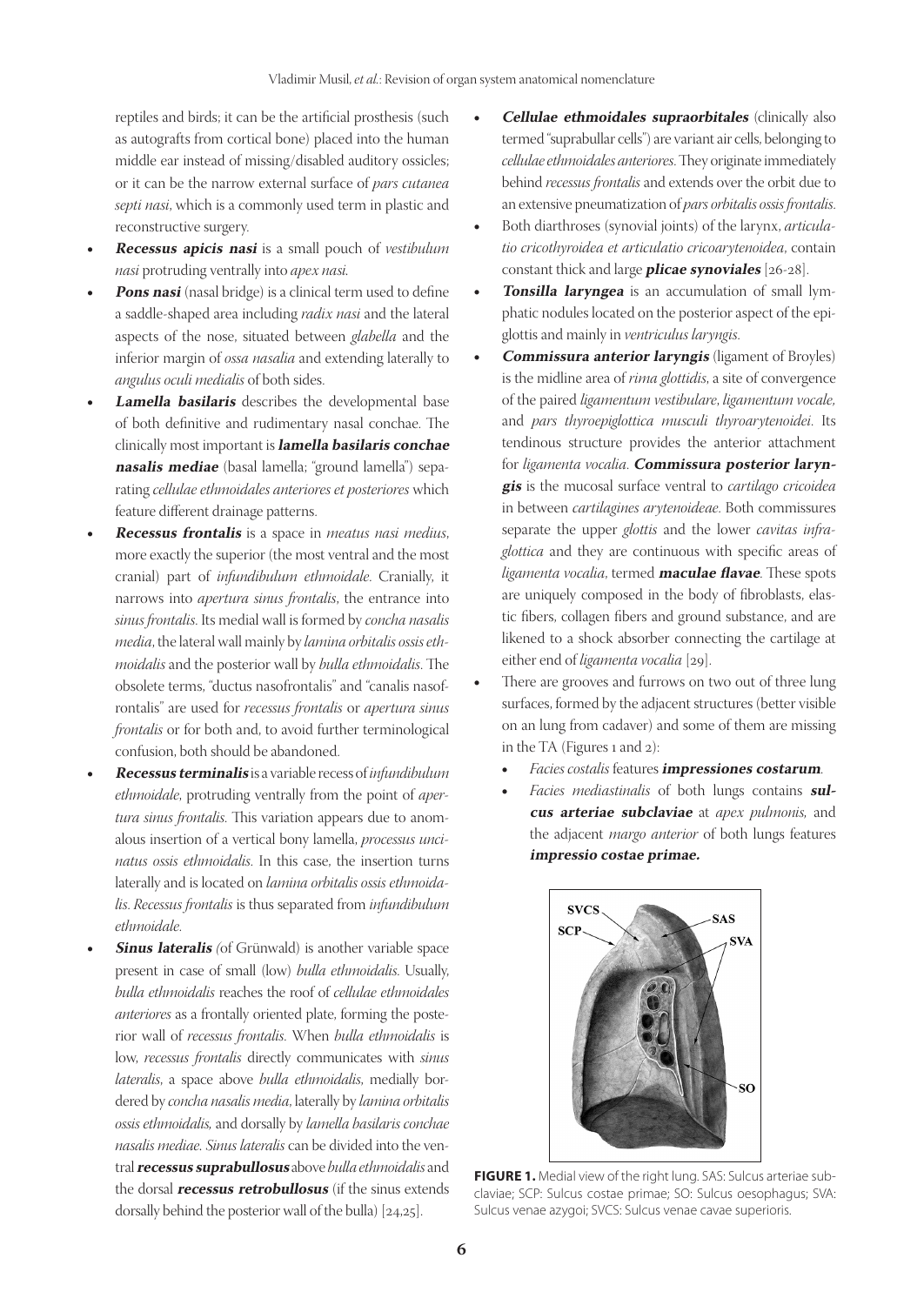

FIGURE 2. Medial view of the right lung. IO: Impressio oesophagea; SA: Sulcus aortae; SAS: Sulcus arteriae subclaviae; SCP: Sulcus costae primae; SVBcS: Sulcus venae brachiocephalicae sinistrae.

- On the left lung, **sulcus venae brachiocephalicae sinistrae** is located at *apex pulmonis,* and behind *hilum pulmonis* there is a vertical deep groove (**sulcus aorticus**) and caudally next to it a shallow shorter depression (**impressio oesophagea**).
- On the right lung, **sulcus venae cavae superioris** is located at *apex pulmonis*, and behind *hilum pulmonis*, there is a vertical groove (**sulcus venae azygoi**) and next to it **sulcus oesophagus.**

These grooves and impressions are present as surface unevennesses of the lungs representing a direct connection between the vessels, bones, and organs and the lungs, and can change their shape during breathing. However, they get stable after embalming and are well visible on cadaverous lungs. That is why we recommend new terminology for these structures.

- Bronchi segmentales are further divided into several levels of *arbor bronchialis* in a dichotomic way. They lack their specific denominations, although they may be approached by a flexible bronchoscope. They are labeled by bronchoscopists using letters to differentiate the dorsal (larger) and the ventral (smaller) bronchi of the fourth, fifth, and sixth level of the tree. These bronchi should be denominated only in general, using the general term "ordo" (order, level). Based on the proposed rule, examples are provided below (bronchoscopic labels are stated in the parentheses):
	- Fourth level: **Bronchus subsegmentalis ordinis quartae anterior** (b) **et posterior** (a).
	- Fifth level: **Bronchus subsegmentalis ordinis quintae anterior** (ii) **et posterior** (i).
	- Sixth level: **Bronchus subsegmentalis ordinis sextae anterior** (β) **et posterior** (α).
- The projection of medial parietal pleural borders extends from *cupula pleurae* to *fossa supraclavicularis minor*

behind *articulatio sternocostalis secunda* and forms triangular **area interpleuralis superior**. Then, it descends along the *linea sternalis* to the fourth rib and here diverges behind *articulatio sternocostalis sexta* (on the right) and behind the junction of the sixth rib and its cartilage (on the left) forming the triangular **area interpleuralis inferior.**

## *Cavitas thoracis*

- **Mesopneumonium** (obsolete term "isthmus pleurae") is the pleural reflection surrounding *radix pulmonis*, including the caudally extending *ligamentum pulmonale* as *pleura parietalis* becomes continuous with *pleura visceralis*.
- Recessus retrooesophageus dexter et sinister belong to smaller recesses of pleura, formed by reflections of *pleura mediastinalis* behind the esophagus and in front of *aorta thoracica*, occupied by a small part of the lung. In radiographic imaging, these recesses contribute to the retrocardiac space visible on the thorax radiograph. **Recessus infracardiacus** is a small recess of the pleura sometimes extending beneath *vena cava inferior*.
- Processus subcostalis recessus costodiaphrag**matici** *cavitatis pleuralis* often extends below the level of the twelfth rib which is clinically relevant during renal surgical procedures.

#### *Systema urinarium*

- *Fascia renalis* is enveloping both the kidney and suprarenal gland. It forms a single layer lateral to these organs, merging with *fascia transversalis*, but medially it splits into an anterior sheet termed **lamina prerenalis fasciae renalis** (fascia of Gerota) and a posterior sheet termed **lamina retrorenalis fasciae renalis** (fascia of Zuckerkandl). They continue separately in front and behind, respectively, the large vessels and their branches/ tributaries to merge with the contralateral laminae to form the unilayered *fascia renalis* laterally.
- The ureter is narrowed at three different places: first as **constrictio renalis** (clinically "isthmus ureteris") between *pelvis renalis* and *pars abdominalis ureteris*; second as **constrictio iliaca** when crossing *vasa iliaca communia* on the left side or *vasa iliaca externa* on the left side into the lesser pelvis (i.e. between its *pars abdominalis* and *pars pelvica*); and third as **constrictio vesicalis** in its *pars intramuralis* passing through the wall of the urinary bladder.
- A filled urinary bladder heads ventrocranially with its **vertex vesicae urinariae** (which is a transient structure unlike *apex vesicae urinariae*) above the attachment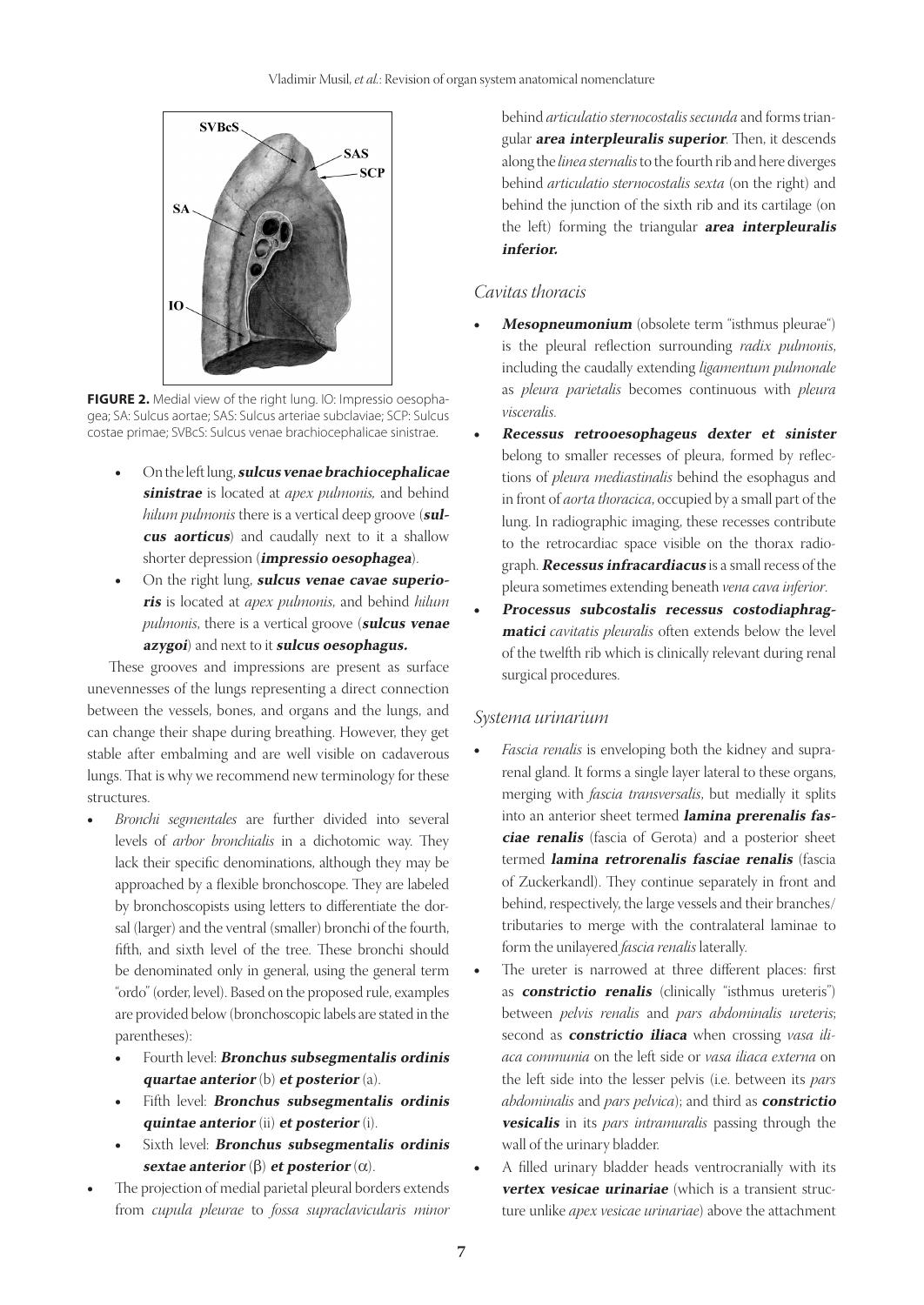of *apex vesicae urinariae* to *ligamentum umbilicale medi‑ anum*. In such case, the peritoneum forms in the midline an unpaired fossa of varying depth (dependent of the filling of the urinary bladder) between *apex vesicae urinariae* and the anterior abdominal wall, termed **recessus supravesicalis**. This recess often contains small intestine loops.

- **Plica ureterica vesicae urinariae** is a fine fold of the urinary bladder mucosa elevated by *pars intramuralis ureteris* right above *ostium ureteris*.
- **Curvatura subpubica** is the first bend of the male urethra, concave upward, located at the transition of its *pars intermedia* and its *pars spongiosa,* and it is impossible to straighten. **Curvatura prepubica** is the second bend of the male urethra, concave downward, located approximately in the middle of *pars spongiosa* and it straightens during erection.
- **Papilla urethralis** is a mild elevation in *vestibulum vaginae* at *ostium externum urethrae femininae*.

## *Systema genitalia*

- Adnexa is a clinical term used for a complex of the ovary and the uterine tube.
- *Canalis isthmi uteri* is a narrow cavity of the most caudal part of *corpus uteri* having a bit different histological structure, differing from both the cranial *cavitas uteri* and the caudal *canalis cervicis*.
- **Canalis vaginalis** is a hollow space along the whole length of the vagina.
- Septum vesicovaginale is a connective tissue layer between the urinary bladder and the anterior vaginal wall, a part of *lamina genitalis fasciae pelvis visceralis* [2], containing the smooth muscle fibers of *musculus vesicovaginalis*.
- The upper part of the anterior vaginal wall is in close contact with the urinary bladder (separated by *septum vesi‑ covaginale*), and at the cranial end of *columna rugarum anterior rugae vaginales* are flattened and border **area trigonalis vaginae** (of Pawlik), corresponding to the smooth *trigonum vesicae* in the urinary bladder.
- **Sulcus coronarius penis** ("balanopreputial groove") is a retroglandular circular groove behind *glans penis* at the level of *collum penis* where the inner layer of prepuce begins.
- **Ligamentum scrotale** (which is already a term in the TE) is a remnant of the embryonic *gubernaculum tes‑ tis*, securing *extremitas inferior testis* to the most caudal part of the scrotum, tethering it in place and limiting the degree of testis movements within the scrotum.
- **Diaphragma urogenitale** (excluded from the TA in 1998) is descriptively and didactically a very useful term, so the term should be reintroduced in the TA.
- Apertura pelvis inferior is the two-plane pelvic outlet, composed of the ventral *trigonum urogenitale*, bounded by the *symphysis pubica* ventrally and *rami ischiopubici* laterally; and of the dorsal *trigonum anale* extending from *tubera ischiadica* dorsally to *apex ossis coccygis*. Both tri‑ angles form an obtuse angle to each other.
- Nervus cavernosus penis major is an autonomic nerve which courses forward along *dorsum penis*, joins *nervus dorsalis penis,* and supplies *corpora cavernosa penis*. **Nervi cavernosi penis minores** perforate the fibrous cover of penis near *radix penis*. Similar nerves are present in the female as well: **nervus cavernosus clitoridis major et nervi cavernosi clitoridis minores** [30].

## *Cavitas abdominis*

- • *Cavitas peritonealis* is divided by *mesocolon transversum*  into the cranial **pars supramesocolica** (or **compartimentum supramesocolicum**) and the caudal **pars inframesocolica**  (or **compartimentum inframe**socolicum). The latter is subdivided by *radix mesenterii* into **sinus mesentericus dexter et sinister** (or **compartimentum inframesocolicum dextrum et sinistrum**).
- Spatium extraperitoneale is in the TA composed of *spatium retroperitoneale*, *spatium retropubicum* (of Retzius) and *spatium retroinguinale* (of Borgros). However, the extraperitoneal space in the lesser pelvis between the urinary bladder and the uterovaginal complex and between the latter and the rectum, as well as between all these organs and the bony pelvic wall deserves its own common term – **spatium subperitoneale**. The space between the posterior aspect of the anterior abdominal wall and the anterior parietal peritoneum should also be termed – **spatium preperitoneale**.
- • **Radix mesocoli transversi** is the origin of *mesoco‑ lon transversum* from the posterior parietal peritoneum, extending from *flexura coli dextra* under the right lobe of the liver, passing over the right kidney, *pars descendens duodeni*, pancreas, and left kidney to *flexura coli sinistra*  under the spleen.
- • **Radix mesocoli sigmoidei** is the origin of *mesoco‑ lon sigmoideum* from the posterior parietal peritoneum, extending from the caudal end of *colon descendens* and from the inner border of *musculus psoas major*. It crosses the left ureter, left *vasa testicularia/ovarica* and *bifurcatio aortae* reaching the third sacral vertebra.
- *Omentum minus* can be divided into three parts in relation to the organs (*ligamentum hepatooesophageum, lig‑ amentum hepatogastricum,* and *ligamentum hepatoduo‑ denale*) and into two parts with regard to its thickness. It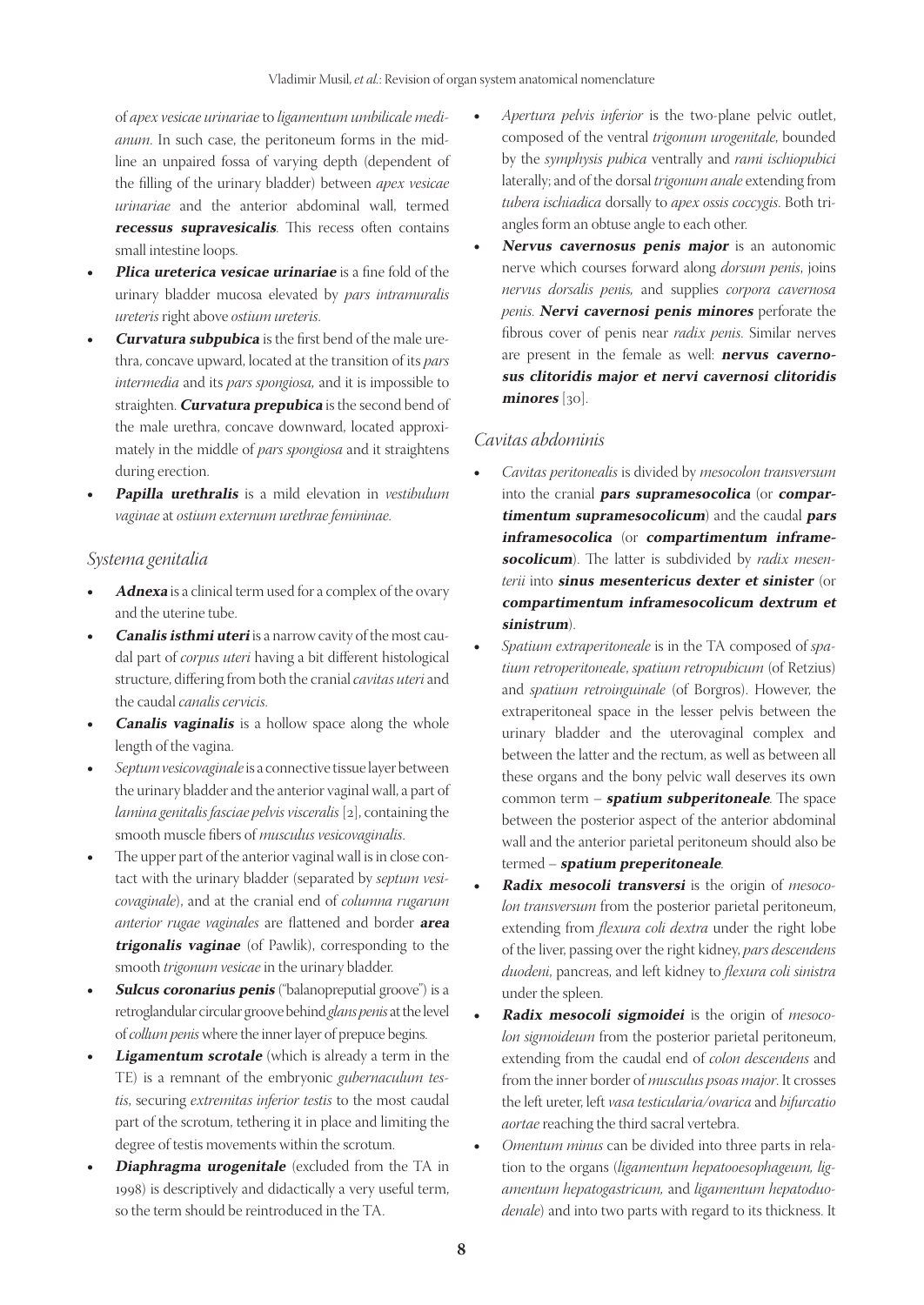is thinner in the middle part and on the left (**pars flaccida**) and sometimes perforated in those two parts, and it is thicker, denser, and tight in the upper part (**pars condensa**). Its thickness is based mainly on adipose tissue content.

- The caudal margin of *omentum majus* which is actually the fold between its anterior and posterior layer can be called **apex omenti majoris**.
- **Recessus hepaticus bursae omentalis** (of Spigel) is a small pouch of *cavitas peritonealis* and its *bursa omen‑ talis* along *vena cava inferior* and *lobus caudatus hepatis*, immediately left to *foramen omentale*.
- **Recessus splenorenalis** ("recessus splenopancreaticus") is a space behind *ligamentum splenorenale*, it means behind *vasa splenica* and behind and under *cauda pan‑ creatis* and in front of *lamina anterior fasciae renalis* (cov‑ ering the left kidney and left suprarenal gland and a space lateral to them filled with *corpus adiposum pararenale*).
- **Plica splenoomentalis** ("plica gastroomentalis"; "plica lienoomentalis"; "fold of Morgenstern"; and "criminal fold") is a variant fold located between the inferior margin of the spleen and *omentum majus* at *flexura coli sinistra* from which it is separated by *ligamentum splenocolicum*.
- *Fascia umbilicalis* (of Richet) is a part of *fascia extraperitonealis* (its superior part is continuous with *fascia transversalis* as well) and covers the umbilicus from the dorsal (internal) side. It adheres to *peritoneum parietale*  and forms a shallow depression, which can be termed as **fossa umbilicalis profunda.** The caudal margin of *fascia umbilicalis* is more distinct, and a small peritoneal pouch can be present here – **recessus umbilicalis**.
- **Fascia retropancreatica** ("fascia of Treitz"; "membrana retropancreatica") is a fusion fascia which has been partially modified by mechanical stresses between tissues during development<sup>[31]</sup> when the retroperitoneal organs are covered by *lamina anterior fasciae renalis* and the pancreas by peritoneum. During the  $6<sup>th</sup>-12<sup>th</sup>$  week of the intrauterine life the pancreas becomes fixed dorsally due to rotation of the mesentery, then the peritoneum changes into a fusion fascia in the area of *bursa omen‑ talis*. The fusion fascia is located behind majority of the pancreas and *vasa splenica* and in front of *vena rena‑ lis sinistra* and the left suprarenal gland. The right part behind *caput pancreatis* and adjacent majority of duodenum was originally described by Treitz in 1853 as "fascia retroduodenopancreatica" [32]. The fusion fascia due to the gut rotation is the fascia located behind *colon ascen‑ dens et descendens*, as described by Toldt, and should be termed **fascia retrocolica** ("fascia of Toldt") [33,34].
- Plica vesicalis transversa is a temporary peritoneal fold, visible only above the empty urinary bladder,

dividing *fossa paravesicalis* into two parts, **fossa paravesicalis anterior et posterior**.

- Plica ductus deferentis is a fine peritoneal fold elevated by *pars pelvica ductus deferentis*, stretching from *anulus inguinalis profundus* medially to the urinary blad‑ der and bordering laterally *fossa paravesicalis*.
- **Plica ureterica peritonei** is a gentle peritoneal fold in males in a place where *peritoneum parietale* passes up and over the ureter on each side of the posterior part of the urinary bladder.
- During pregnancy the ovary is shifted cranially, and after the delivery, it does not return to its original site (*fossa ovarica*) but drops a bit dorsally into **fossa subovarica** (of Claudius). This fossa is bordered ventrally by *plica ureter‑ ica peritonei* (and *vasa iliaca interna*), dorsally by *peri‑ toneum parietale* covering *facies pelvica ossis sacri,* and mediocaudally by *plica rectouterina*.
- **Plica sacrogenitalis** is a peritoneal fold extending dorsally from the sides of the urinary bladder in males or of the uterus in females, passing lateral to the rectum to reach *facies pelvica ossis sacri*. It forms the lateral boundaries of *excavatio rectovesicalis* in males or *excavatio rectouterina* in females.
- **Fossa femoralis** is a depression of *peritoneum parietale* mediocaudal to *fossa inguinalis lateralis*, separated from it by the medial end of *ligamentum inguinale* and overlying *anulus femoralis*.

#### **Others**

- Articulatio uncovertebralis (of Luschka) is a paired small synovial joint formed secondarily between *processus uncinatus faciei superioris corporis vertebrae* of the supe‑ rior cervical vertebra and *facies inferior corporis vertebrae*  of the inferior cervical vertebra (except for the atlas).
- In humans, a synarthrosis connecting the right and left halves of the mandible which fuse and form a synostosis within the 1st year of life is called *symphysis mandibulae* in the TA. However, based on a study performed by Prieth et al. [35], in the Week 15 of the fetal life, a syndesmosis between the bony mandibular halves develops and is consistent throughout all later stages. At the lingual side, "symphyseal chondriole" (islets of Meckel) could be identified in the Week 22, but not later on. That is why this structure should be called **syndesmosis mandibulae**.
- Raphe pterygomandibularis should be completed with the non‑preferred synonym – **raphe buccopharyngea**.
- Linea alba cervicis is a midline vertical fibrous connection of the infrahyoid muscles, namely between *musculi sternohyoidei* of both sides in the upper part and between *musculi sternothyroidei* of both sides in the lower part. It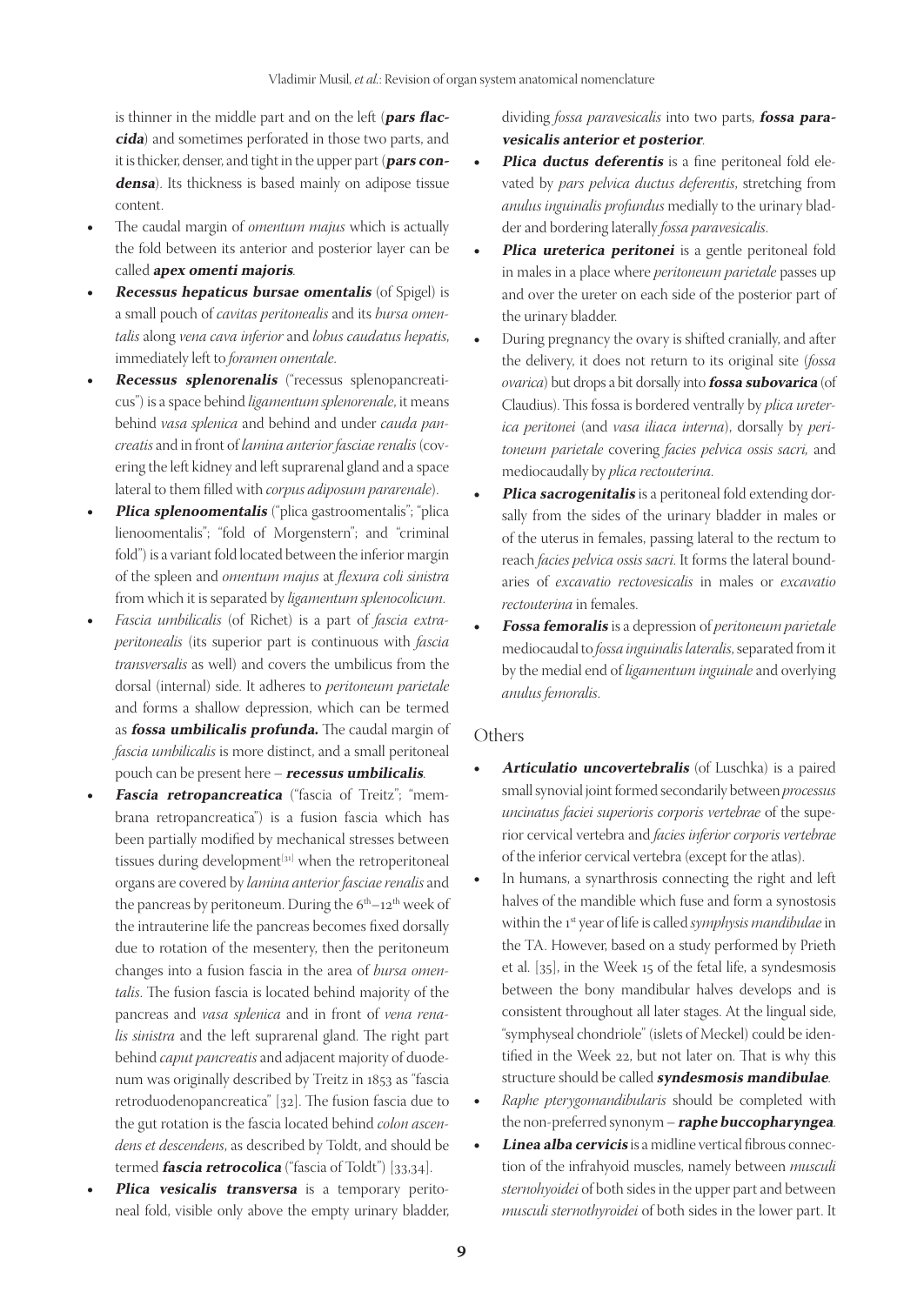can be considered as a thickened part of *lamina pretra‑ chealis fasciae cervicalis*.

- **Cupula diaphragmatica** is a Latin term for the dome of the diaphragm, corresponding to the muscular part of the diaphragm (mainly its *pars costalis*) dorsal to its *centrum tendineum*. This part is responsible for the total shape of the diaphragm as well as for its excursions during respiration. It consists of **fornix diaphragmatis dexter et sinister**.
- **Facies superior et inferior diaphragmatis** are two surfaces of the diaphragm, the upper one facing *cavitas thoracica* and covered with **fascia diaphragmatica superior** (part of *fascia thoracica parietalis*), the lower one facing *cavitas abdominis* and covered with **fascia diaphragmatica inferior** (part of *fascia abdominis parietalis*).
- **Spatium retroadductorium** ("space of Guiot") is a gap between *musculus interosseus dorsalis primus (manus)*  and *musculus adductor pollicis*. *Vasa radialia* enter this space through a slit between the two heads of *musculus interosseus dorsalis primus*.
- There are two bony structures located on the lateral aspect of *fossa intercondylaris (femoris)* [Figure 3]. **Crista supracondylaris lateralis** is a proximodistal bony ridge bordering ventrally the whole attachment of *liga‑ mentum cruciatum anterius*. **Crista bifurcata lateralis** is a ventrodorsal bony ridge coursing dorsally from the previous crest and separating the insertional areas of two fascicles of the above‑mentioned ligament – **fasciculus ventromedialis et dorsolateralis** *(ligamenti cruciati anterioris*) [12,36].
- Small branches supplying the fine structures of the retroperitoneum (such as ureter, *nodi lymphoidei lum‑ bales*, adipose tissue, sympathetic plexuses, and ganglia) related to large vessels of the abdomen, emanating from



**FIGURE 3.** Dorsal view of the distal part of the femur, centered at the lateral wall of fossa intercondylaris. CBL: Crista bifurcata lateralis; CSL: Crista supracondylaris lateralis.

*arteria renalis, arteria renalis accessoria, arteria testicu‑ laris/ovarica*, *arteria iliaca communis*, or directly from *aorta abdominalis* can be termed **rami retroperitoneales anteriores** as they emerge from the anterior aspect of *aorta abdominalis*. Their accompanying veins entering the anterior aspect of *vena cava inferior* (or its tributaries) can be similarly called *venae retroperitoneales anteriores* [9,37,38].

- The terms for contact surfaces should be consistent concerning all the organs of the human body. Based on this rule, the terms for contact surfaces of the spleen located on its *facies visceralis* should be changed from *facies rena‑ lis*, *facies gastrica, facies colica* and variable **facies pancreatica** to **impressio renalis, gastrica,** and **colica et pancreatica (splenis)**, following the corresponding terms in English [39].
- • *Nervus auriculotemporalis* bifurcates after leaving *ner‑ vus mandibularis* within *fossa infratemporalis*, forms a loop around *arteria meningea media,* and both branches merge again. This nerve loop can be termed **ansa nervi auriculotemporalis**.
- Ramus meningeus nervi mandibularis courses together with *vasa meningea media* within the *sulcus arteriae men‑ ingeae mediae* and then it branches into **ramus frontalis** and **ramus parietalis**, following the homonymous branches of *arteria meningea media* within *sulci arteriosi ossis parietalis* to supply the meninges.
- **Circulus tonsillaris** is a term for a fine network of four type of fibers – *rami tonsillares nervi glossopharyngei*, branches from *plexus pharyngeus* (containing fibers from *nervus vagus* and *truncus sympathicus*) and *rami tonsil‑* lares nervorum palatinorum minorium, as already mentioned by Carl Samuel Andersch [40].
- Cavum trigeminale (of Meckel) is a space formed by two layers of *dura mater cranialis*, evaginated from *tentorium cerebelli* at *apex partis petrosae ossis temporalis*, contain‑ ing *ganglion trigeminale* (of Gasser). It is the only term containing the word "cavum" and should be changed to **cavitas trigeminalis** to be consistent throughout the whole body.
- Haustra digiti are distances between digital creases of fingers, measured from the lateral view. We can classify them as **hastrum digiti proximale, medium et distale** in relation to the corresponding phalanges.

# DISCUSSION

The rationale behind the initiative to revise and strictly follow a unique list of anatomical terms in a form of a worldwide‑approved nomenclature can be exemplified with an article concerning the surface landmarks of the abdominal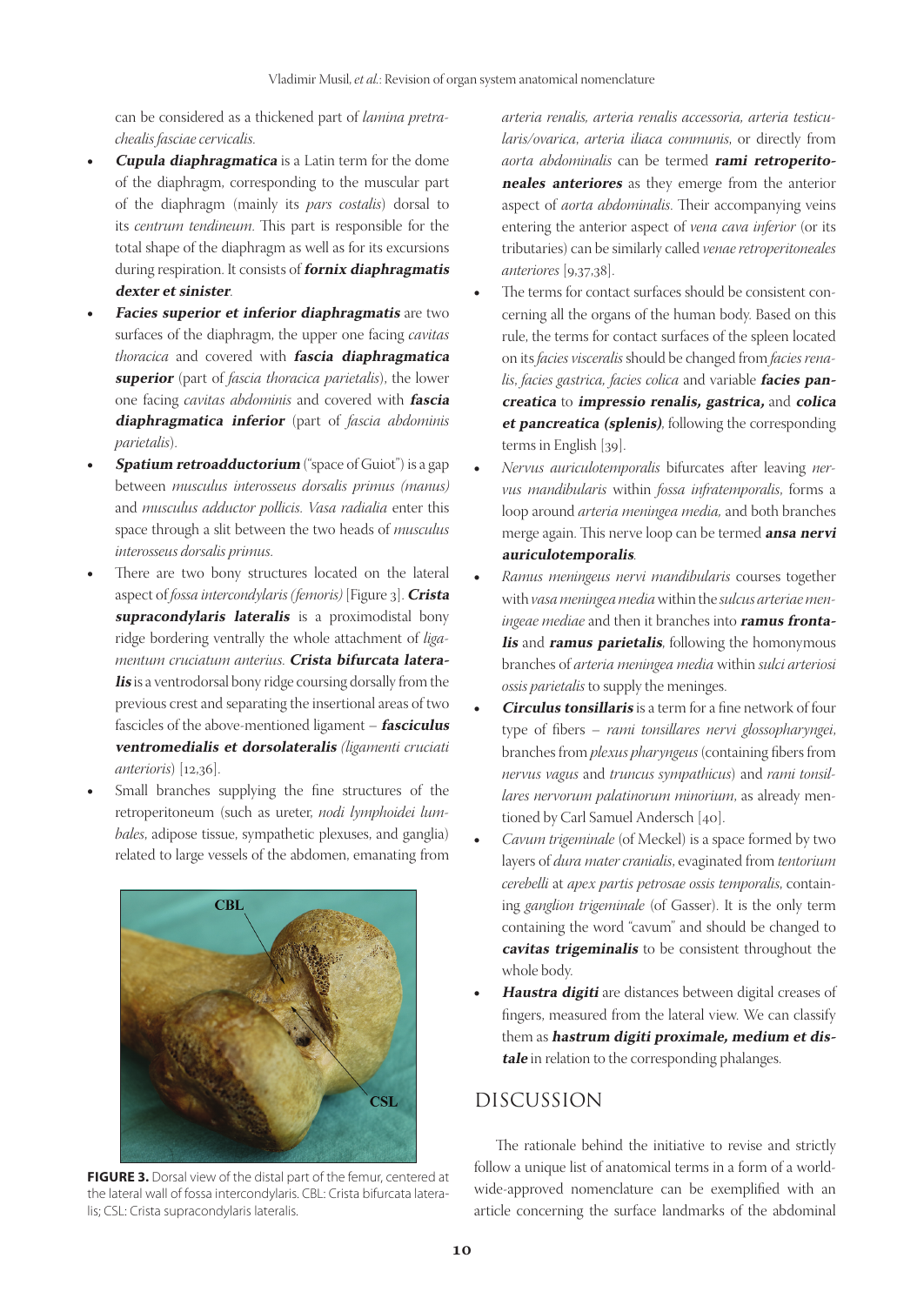wall [41]. Boselli et al.<sup>[41]</sup> proposed a standardization of terminology related to surface landmarks and borders of the abdominal cavity. It is an excellent article, but the used terminology is inconsistent; for example, "xiphoid appendix" or "ensiform apophyses" was used instead of xiphoid process, "axillary cavity" instead of axilla or axillary fossa, "inguinal arc" instead of groin, "xiphopubic line" instead of "anterior median line", "ribcage" instead of "thoracic cage," and "media axillary line" instead of midaxillary line. Such incoherency can cause misunderstanding and confusion, and does not lead to consistent use of anatomical nomenclature. Therefore, it is necessary to discuss proposed changes and extensions of the terminology very thoroughly in public as well as during the peer review process before publishing. In addition, it is essential to consistently follow the rules and terms provided in the latest version of the anatomical nomenclature, the TA 1998, and in its sec‑ ond edition from 2011 [13,14].

In some cases, anatomical terms are not precise. For example, *epigastrium* (*regio epigastrica*) is the cranial third of the anterior abdominal region, *hypogastrium* (*regio hypogastrica*) is its caudal third. The vessels termed *arteria epigastrica infe‑ rior* and *arteria epigastrica superficialis* are rather located in the caudal part, within *hypogastrium*, and thus it is not accurate to name them "epigastric". However, these terms are widely used in the literature, so further discussion is required to determine if it is more precise to use the adjective "*hypogastricus*" instead of "*epigastricus*". It is worth mentioning here that "arteria hypogastrica" was the official term for *arteria iliaca interna* in the Ienaiensia Nomina Anatomica, until 1935 [42,43].

Consistent use of the nomenclature is also important from the educational point of view, as well as understanding of the basics of Latin grammar and the meaning of Latin and Greek words within a sentence [44‑51].

In recent years, the correct use of anatomical terminology has received increased attention from the scientific community and become a subject of considerable debate. Several articles [1‑12] have provided a review of current progress in this field with a focus on the use of anatomical terminology in clinical practice, giving explanations of why it is important to use precise, appropriate and valid anatomical terms in everyday communication between physicians from all branches of medicine [46‑69].

# ACKNOWLEDGMENTS

The authors thank Miroslava Plecitá for help in obtaining the cited articles, Bc. Cecilie Sudová for the drawings and graphic part of the article, and Dr. Jitka Riedlová, PhD. for consultation.

The study was supported by the Charles University, Project Progres Q37 and Q41.

# DECLARATION OF INTERESTS

The authors declare no conflict of interests.

## REFERENCES

- [1] Kachlik D, Musil V, Baca V. A plea for extension of the anatomical nomenclature. Part 1: Nervous system and senses. Folia Morphol (Warsz) 2017;76 (2):168‑77. https://doi.org/10.5603/FM.a2016.0064.
- [2] Musil V, Blankova A, Baca V. A plea for an extension of the anatomical nomenclature: The locomotor system. Bosn J Basic Med Sci 2018;18 (2):117‑25.

https://doi.org/10.17305/bjbms. 2017.2276.

- [3] Kachlik D, Baca V, Bozdechova I, Cech P, Musil V. Anatomical terminology and nomenclature: Past, present and highlights. Surg Radiol Anat 2008;30 (6):459‑66. https://doi.org/10.1007/s00276‑008‑0357‑y.
- [4] Kachlik D, Bozdechova I, Cech P, Musil V, Baca V. Mistakes in the usage of anatomical terminology in clinical practice. Biomed Pap 2009;153 (2):157‑61.
- [5] Kachlik D, Pechacek V, Baca V, Musil V. The superficial venous system of the lower extremity: New nomenclature. Phlebology 2010;25 (3):113‑23.

https://doi.org/10.1258/phleb. 2009.009046.

- [6] Kachlik D, Pechacek V, Musil V, Baca V. Information on the changes in the revised anatomical nomenclature of the lower limb veins. Biomed Pap 2010;154 (1):93‑7. https://doi.org/10.5507/bp. 2010.016.
- [7] Kachlik D, Pechacek V, Musil V, Baca V. The venous system of the pelvis: New nomenclature. Phlebology 2010;25 (4):162‑73. https://doi.org/10.1258/phleb. 2010.010006.
- [8] Kachlik D, Pechacek V, Musil V, Baca V. The deep venous system of the lower extremity: New nomenclature. Phlebology 2012;27 (2):48‑58. https://doi.org/10.1258/phleb. 2011.010081.
- [9] Kachlik D, Musil V, Baca V. Terminologia Anatomica after 17 years: Inconsistencies, mistakes and new proposals. Ann Anat 2015;201:8‑16.

https://doi.org/10.1016/j.aanat. 2015.04.006.

- [10] Kachlik D, Musil V, Baca V. Contribution to the anatomical nomenclature concerning general anatomy and anatomical variations. Surg Radiol Anat 2016;38 (7):757‑65. https://doi.org/10.1007/s00276‑016‑1627‑8.
- [11] Kachlik D, Musil V, Baca V. Contribution to the anatomical nomenclature concerning upper limb anatomy. Surg Radiol Anat 2017;39 (4):405‑17.

https://doi.org/10.1007/s00276‑016‑1749‑z.

[12] Kachlik D, Musil V, Baca V. Contribution to the anatomical nomenclature concerning lower limb anatomy. Surg Radiol Anat 2018;40 (5):537‑62.

https://doi.org/10.1007/s00276‑017‑1920‑1.

- [13] FCAT. Terminologia Anatomica. Stuttgart: Thieme Verlag; 1998.
- [14] FIPAT. Terminologia Anatomica. 2nd ed. Stuttgart: Thieme; 2011.
- [15] FICAT. Terminologia Histologica: International terms for human cytology and histology. Baltimore: Lippincott Williams & Wilkins; 2008.
- [16] FICAT. Terminologia Embryologica: International Embryological Terminology. Stuttgart: Thieme Verlag; 2013.
- [17] FIPAT. Terminologia Embryologica, 2nd ed. 2017 [cited 2018 15 February]. Available from: http://fipat.library.dal.ca/te2/.
- [18] FIPAT. Terminologia Neuroatomica. Federative International Programme for Anatomical Terminology; 2017. Available from: http://FIPAT.library.dal.ca.
- [19] Imai M, Shibata T, Moriguchi K, Kinbara M. Does the polystomatic gland exist? Okajimas Folia Anat Jpn 1989;65 (6):405‑11.
- [20] Culligan K, Coffey JC, Kiran RP, Kalady M, Lavery IC, Remzi FH. The mesocolon: A prospective observational study. Colorectal Dis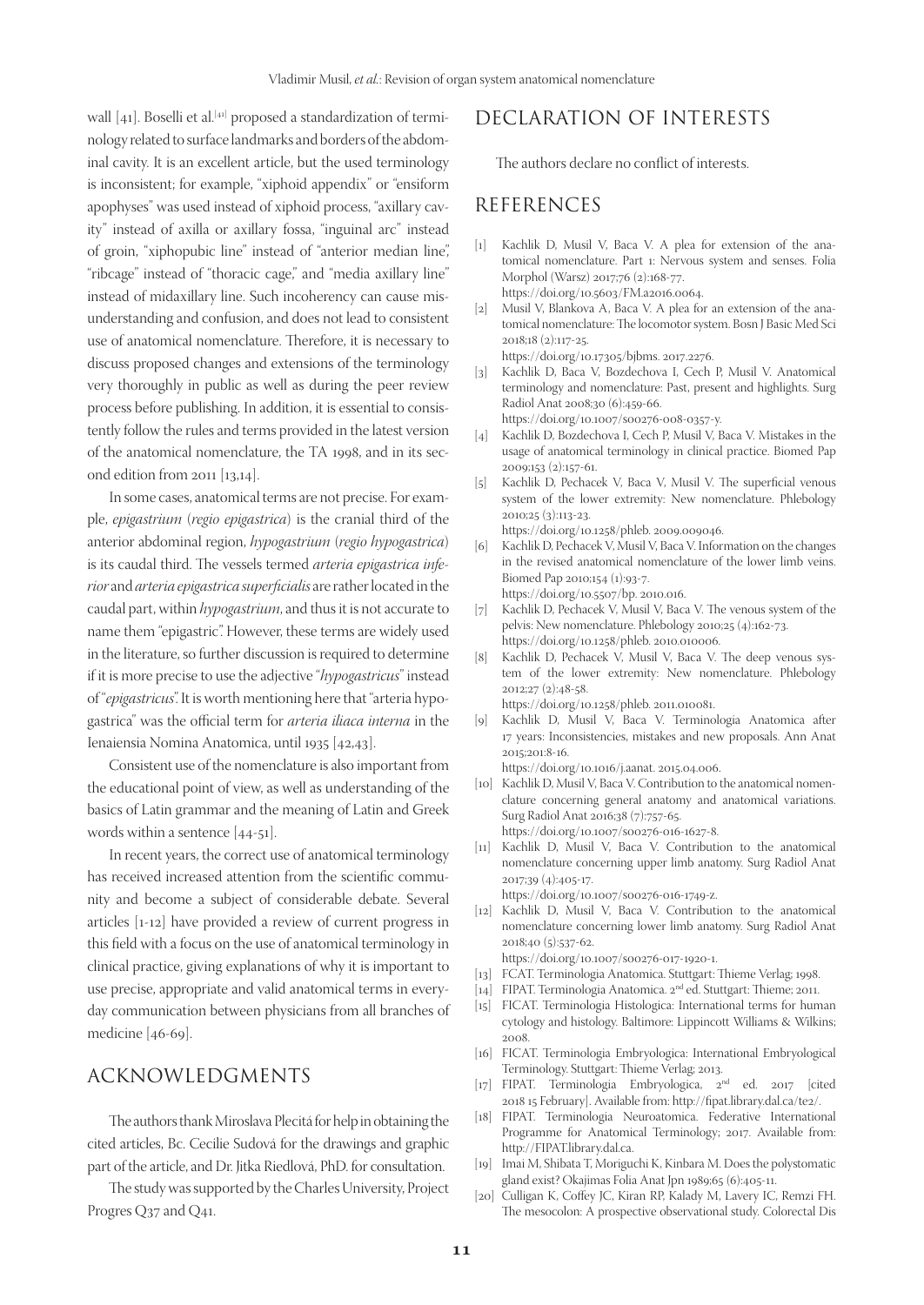2012;14 (4):421‑8; discussion 428‑30.

https://doi.org/10.1111/j. 1463‑1318.2012.02935.x.

- [21] Kachlik D, Baca V, Stingl J. The spatial arrangement of the human large intestinal wall blood circulation. J Anat 2010;216 (3):335‑43. https://doi.org/10.1111/j. 1469‑7580.2009.01199.x.
- [22] Gillard JH, Patel MC, Abrahams PH, Dixon AK. Riedel's lobe of the liver: Fact or fiction? Clin Anat 1998;11 (1):47‑9. https://doi.org/10.1002/(SICI) 1098‑2353 (1998) 11:1<47: AID‑CA7  $>3.0.$  CO:  $2-P$ .
- [23] Yano K, Ohtsubo M, Mizota T, Kato H, Hayashida Y, Morita S, et al. Riedel's lobe of the liver evaluated by multiple imaging modalities. Intern Med 2000;39 (2):136‑8.

https://doi.org/10.2169/internalmedicine. 39.136.

- [24] Grünwald L. Deskriptive und topographische Anatomie der Nase und ihrer Nebehöhlen. In: Denker A, Kahler O (eds). Handbuch der Hals‑Nasen‑Ohrenheilkunde. Berlin: Springer‑Bergmann; 1925. p. 1‑95.
- [25] Stammberger HR, Kennedy DW. Paranasal sinuses: Anatomic terminology and nomenclature. Ann Otol Rhinol Laryngol Suppl 1995;167:7‑16.

https://doi.org/10.1177/000348949510410s01.

- [26] Paulsen F, Tillmann B. Structure of the human cricoarytenoid joint with regard to arytenoid cartilage luxation. In: Kleinsasser O, Glanz G, Olofsson J (eds). Advances in Laryngology in Europe. Amsterdam: Elsevier; 1997. p. 388‑93.
- [27] Katsumura S, Yamamoto M, Kitamura K, Kasahara M, Katori Y, Abe S. Synovial tissue morphology of the cricoarytenoid joint in the elderly: A histological comparison with the cricothyroid joint. Anat Cell Biol 2016;49 (1):61‑7. https://doi.org/10.5115/acb. 2016.49.1.61.
- [28] Serikawa M, Yamamoto M, Kawamoto A, Katori Y, Kinoshita H, Matsunaga S, et al. The cricothyroid joint in elderly Japanese individuals. Anat Sci Int 2016;91 (3):250‑7.

https://doi.org/10.1007/s12565‑015‑0294‑x.

- [29] Sato K, Hirano M, Nakashima T. 3D structure of the macula flava in the human vocal fold. Acta Otolaryngol 2003;123 (2):269-73. https://doi.org/10.1080/00016480310001123.
- [30] Gray H. Anatomy of the Human Body.  $20^{th}$  ed. Philadelphia: Lea & Febiger; 1918.
- [31] Cho BH, Kimura W, Song CH, Fujimiya M, Murakami G. An investigation of the embryologic development of the fascia used as the basis for pancreaticoduodenal mobilization. J Hepatobiliary Pancreat Surg 2009;16 (6):824‑31. https://doi.org/10.1007/s00534‑009‑0126‑2.
- [32] Treitz W. Ueber einen neuen Muskel am Duodenum des Menschen, über elastische Sehnnen, und einige andere anatomische Verhãltnisse. Vierteljahrsschrift fuer die praktishe Heilkunde (Prague) 1853;37 (10):113‑44.
- [33] Toldt C. Bauchfell und Gekröse. Anat Hefte 1893;3:263-76.
- [34] Toldt C. Bau und Wachsthumveränderungen der Gekröse des Menschlichen Darmkanales. Denkschr d math naturwissench Kl d Akad d Wissensch 1897;41:1‑56.
- [35] Prieth B, Blumer M, Pechriggl E, Urbas R, Brenner E. Development of the so‑called "mandibular symphysis" in humans. Programme and Abstracts of 9<sup>th</sup> ISCAA World Congress. Innsbruck: ISCAA; 2017. p. 86.
- [36] Ferretti M, Ekdahl M, Shen W, Fu FH. Osseous landmarks of the femoral attachment of the anterior cruciate ligament: An anatomic study. Arthroscopy 2007;23 (11):1218‑25. https://doi.org/10.1016/j.arthro. 2007.09.008.
- [37] Turyna R, Kachlik D, Kucera E, Kujal P, Feyereisl J, Baca V. Complications in right‑sided paraaortic lymphadenectomy: Ventral tributaries of the inferior vena cava. J Anat 2013;223 (1):69‑73. https://doi.org/10.1111/joa. 12064.
- [38] Turyna R, Kachlik D, Feyreisl J, Stingl J, Baca V. Anterior retroperitoneal rami: Until now unnamed direct branches of the abdominal aorta. Clin Anat 2014;27 (6):894‑9. https://doi.org/10.1002/ca. 22371.
- [39] Vargas CA, Ottone NE, Contreras M, del Sol M. ¿Facies or Impressio in the Spleen? Int J Morphol 2016;34 (3):1002‑8. https://doi.org/10.4067/S0717‑95022016000300031.
- [40] Andersch CS. Tractatio anatomico-physiologica de nervis humani corporis aliquibus. Königsberg: A. Fasch; 1797.
- [41] Boselli C, Cirocchi R, Santoro A, Renzi C, Corsi A, Noya G, et al. The surface landmarks of the abdominal wall: A plea for standardization. Arch Med Sci 2014;10 (3):566‑9. https://doi.org/10.5114/aoms. 2014.43749.
- [42] Stieve H. Nomina Anatomica. Jena: G. Fischer; 1936.
- [43] Woerdeman MW. Nomina anatomica parisienssia (1955) et BNA (1895). Utrecht: Ossthoek; 1957.
- [44] Mareckova E, Simon F, Cerveny L. Latin as the language of medical terminology: Some remarks on its role and prospects. Swiss Med Wkly 2002;132 (41‑42):581‑7. http://doi.org/2002/41/smw‑10027.
- [45] Moya MP, Contreras M, del Sol M. Lexema physis in Terminologia Anatomica. Int J Morphol 2017;35 (3):919‑24. http://doi.org/10.4067/S0717‑95022017000300020.

[46] Neumann PE. Adoption of azygos, hemiazygos, and dartos. Clin Anat 2017;30 (4):450‑1.

https://doi.org/10.1002/ca. 22856.

- [47] Neumann PE. Elimination of the apposition in Latin anatomical terms. Clin Anat 2017;30 (2):156‑8. https://doi.org/10.1002/ca. 22805.
- [48] Neumann PE. One vowel or two? Diphthongs, digraphs, ligatures, and diaereses, oh my! Clin Anat 2017;30 (8):1013‑6. https://doi.org/10.1002/ca. 22942.
- [49] Neumann PE. Organ or not? Prolegomenon to organology. Clin Anat 2017;30 (3):288‑9.
- https://doi.org/10.1002/ca. 22848. [50] Neumann PE. Write right, quite right: Orthography in Latin anatomical terms. Clin Anat 2018;31 (1):77‑80. https://doi.org/10.1002/ca. 22995.
- [51] Neumann PE. Transgendered and reflected borrowed Greek nouns in anatomical Latin. Clin Anat 2018;31 (3):306‑9. https://doi.org/10.1002/ca. 23043.
- [52] Sakai T. Historical evolution of anatomical terminology from ancient to modern. Anat Sci Int 2007;82 (2):65‑81. https://doi.org/10.1111/j. 1447‑073X.2007.00180.x.
- [53] Vogl AW. Awareness of and access to a unified terminology by anatomists. Anat Sci Educ 2009;2 (3):139‑40. https://doi.org/10.1002/ase. 85.
- [54] Pawlina W, Drake R. Moving forward with Terminologia Anatomica. Anat Sci Educ 2009;2 (3):93. https://doi.org/10.1002/ase. 89.
- [55] Martin BD, Thorpe D, Barnes R, Deleon M, Hill D. Frequency in usage of FCAT‑approved anatomical terms by North American anatomists. Anat Sci Educ 2009;2 (3):94‑106. https://doi.org/10.1002/ase. 83.
- [56] Martin BD, Thorpe D, Merenda V, Finch B, Anderson-Smith W, Consiglio-Lahti Z. Contrast in usage of FCAT-approved anatomical terminology between members of two anatomy associations in North America. Anat Sci Educ 2010;3 (1):25‑32. https://doi.org/10.1002/ase. 114.
- [57] Martin BD, Thorpe D, DeLuna V, Howard T, Hagemeyer J, Wilkins N. Frequency in usage of terminologia anatomica terms by clinical anatomists. J Biomed Edu 2014;2014: 950898. https://doi.org/10.1155/2014/950898.
- [58] Manzanares-Cespedes MC. On-line Terminologia Anatomica: A proposal. Anat Sci Educ 2010;3 (3):154‑5. https://doi.org/10.1002/ase. 149.
- [59] Matusz P. Misleading Latin/English equivalents for some liver terms in Terminologia Anatomica. Anat Sci Educ 2010;3 (3):156‑7. https://doi.org/10.1002/ase. 133.
- [60] Schleip R, Jager H, Klingler W. What is 'fascia'? A review of different nomenclatures. J Bodyw Mov Ther 2012;16 (4):496‑502. https://doi.org/10.1016/j.jbmt. 2012.08.001.
- [61] Gobée OP, Jansma D, Deruiter MC. AnatomicalTerms.info: Heading for an online solution to the anatomical synonym problem hurdles in data‑reuse from the Terminologia Anatomica and the foundational model of anatomy and potentials for future development. Clin Anat 2011;24 (7):817‑30.